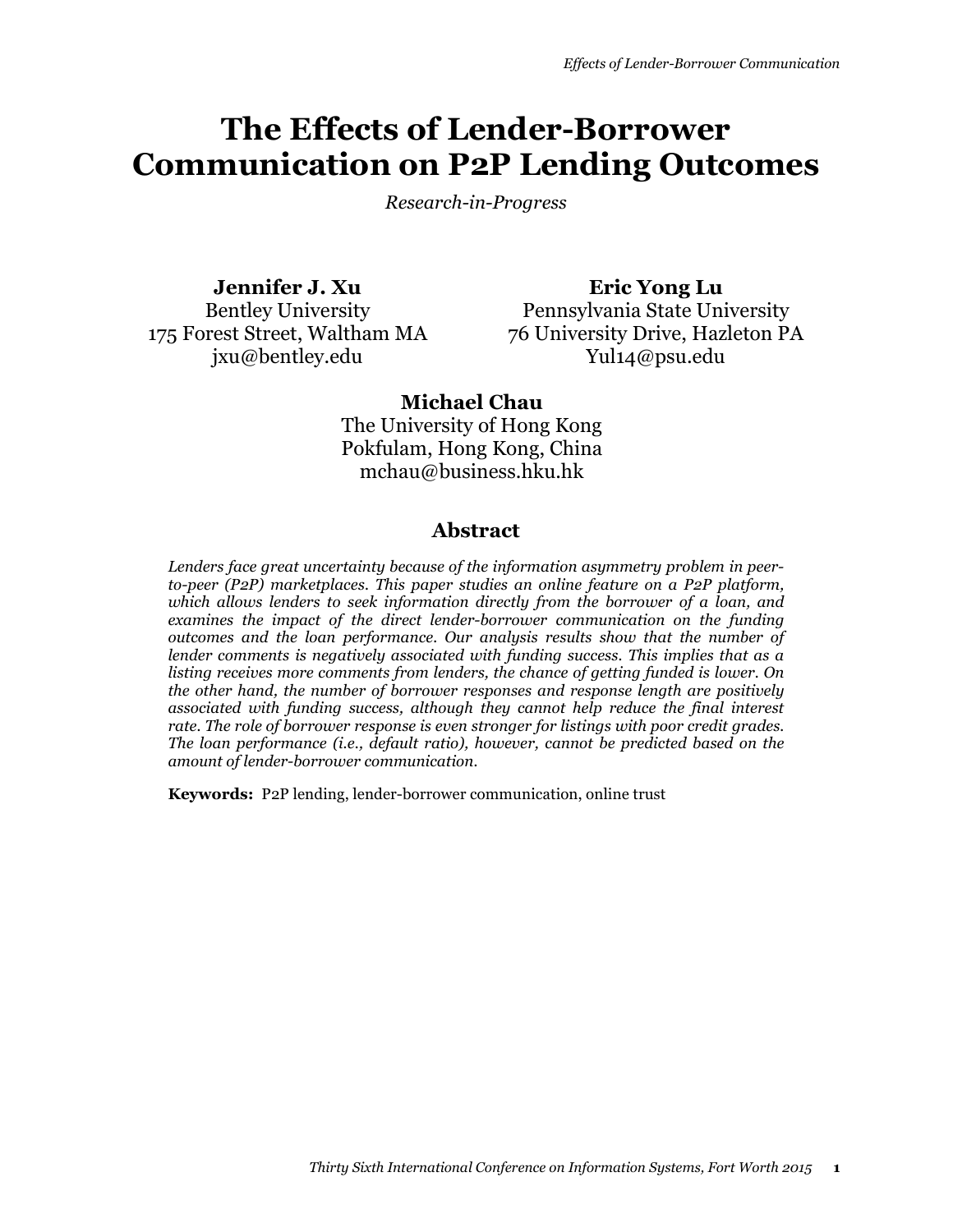# **Introduction**

Recent years have witnessed a rapid growth in the number of peer-to-peer (P2P) lending platforms around the world. P2P lending is a type of online auction marketplace in which individuals can acquire loans from other people without an intermediary financial institution (e.g., a bank). As a type of financial innovation, which has greatly benefited from the advance of information technology and the maturation of C2C marketplaces, this new phenomenon has attracted considerable attention from the public, media, and academia since its inception.

The greatest challenge facing P2P lenders is *information asymmetry*, a situation in which one party in a transaction has more or better information than the other (Akerlof 1970). In the traditional lending context, financial institutions such as commercial banks have access to detailed information of borrowers and sophisticated risk-assessment instruments. As a result, they are able to mitigate information asymmetry and reduce risks effectively. In the P2P lending context, however, the information asymmetry between borrowers and lenders is significantly elevated and the adverse selection problem is more severe. Because P2P platforms cannot offer any guarantees that the borrowers would repay the loans on time, lenders must make careful selections from a large number of available loan requests (also called listings) that are subject to a high level of uncertainty, opportunism, and risks (Greiner and Wang 2011).

To reduce uncertainty and financial risks, many lenders hope to seek more information about listings and the borrowers who create those listings before making lending decisions. However, due to the virtual nature of the online settings, the information sources that lenders can get access to are limited to only the platform and the borrowers. A P2P platform generally provides the hard credit information (e.g., credit score, debt-income ratio) about a borrower. Such hard information is most important for decision-making of lenders. In addition, lenders may also rely on other "soft" clues, such as social capital (e.g., number of friends a borrower has) (Lin et al. 2013; Lu et al. 2012), demographics (e.g., age, gender, and personal images) (Duarte et al. 2012; Pope and Sydnor 2011), and loan descriptions (Larrimore et al. 2011; Michels 2012) to determine if a borrower is trustworthy.

The effects of platform-provided information on lending decisions have been studied extensively in the P2P literature. Relatively limited research has been found to investigate the impact of borrower-provided information, which is the focus of our present study. Specifically, we examine how the direct communication between lenders and borrower affects the funding outcomes of listings. Because of anonymity on P2P platforms, it is almost impossible for lenders to get information from borrowers through face-to-face contacts. However, the platform that we study in this research allows lenders and borrowers to engage in direct communication using the comment feature on the website. Using this feature, a lender can request additional information directly from a borrower by posting questions or comments. The borrower can respond by providing requested information, clarifying confusing issues, or assuring the lenders of timely repayment. Both the comments and responses are displayed on the listing page so that other prospective lenders can view or participate in the discussion. Therefore, our research questions are concerned about whether such direct lender-borrower communication, as well as the unverifiable, voluntarily disclosed borrower information, plays a role in predicting funding outcomes and loan performance.

Our research is different from other P2P studies in two aspects. First, our research focuses on the direct communication between lenders and borrowers, which has been understudied in the prior literature. This type of dynamic interaction is different from other passive forms of presentation of information (e.g., images and loan descriptions) and can facilitate lenders' information-seeking and borrowers' trustbuilding behavior. It may also help plant the seeds for forming future social relationships between lenders and borrowers. Second, while most prior research has investigated P2P platforms in developed countries (e.g., Prosper.com in the U.S.), the platform we study is in China, which has disparate financial environment (e.g., the lack of a nationwide credit system), legislation and regulation systems, and culture from developed countries. Under greater uncertainty than their western counterparts, Chinese lenders may have different patterns of trust in information sources. A recent survey reports that trust in borrowers is more important than trust in intermediary in affecting lenders' willingness to lend in China's P2P context (Chen et al. 2014). It remains an unanswered question about whether lenders trust borrowers and are willing to lend loans based on the information from the borrowers in P2P marketplaces in China.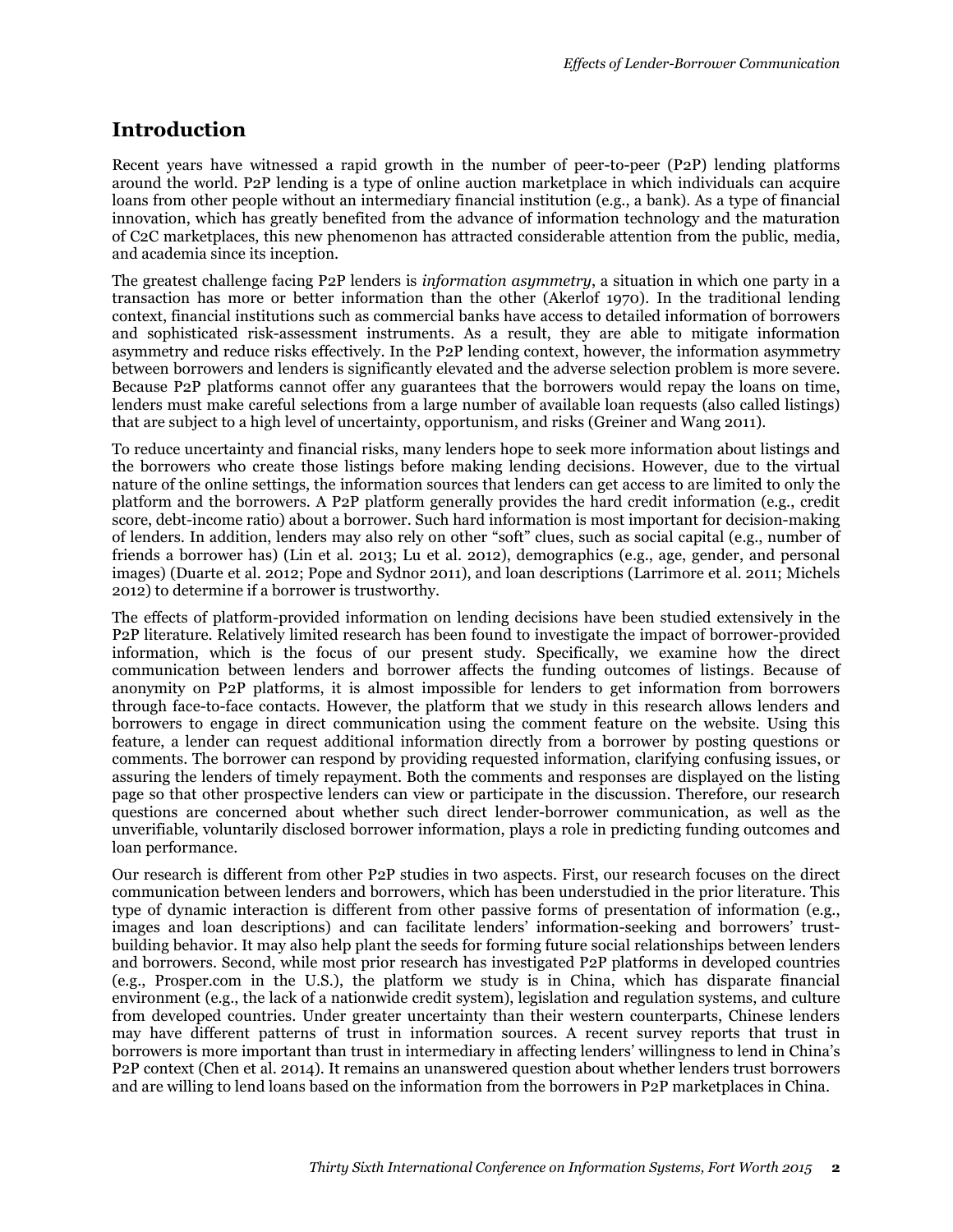The rest of the paper is organized as follows. The next section reviews the prior literature on P2P lending and develops our hypotheses. Sections 3 and 4 present our study and report the preliminary results. The last section concludes the paper and plans for the future work.

# **Literature Review**

## *Hard and Soft Information*

Existing P2P literature is mostly concerned with how lenders make lending decisions under the condition of information asymmetry and adverse selection. Lin et al. (2013) categorized the information available to lenders into two types: hard information and soft information. Based on the elaboration likelihood model, Greiner and Wang (2011) examined the cognitive process of decision-making of lenders and confirmed that the hard information and soft information are processed through different routes (central vs. peripheral) and have varying influence on lenders' trust and bidding behavior.

Hard information refers to the information about an individual's financial status that can be objectively verified and used as a signal of quality. In the context of P2P lending in developed countries, this type of hard information often includes a borrower's credit grade, debt-to-income ratio, number of bank cards, number of credit inquiries on the borrower, credit history length, and home ownership (Lin et al. 2013). Because the hard information is based on the past credit history of a borrower, it is naturally the most credible source of information that lenders tend to rely on when making lending decisions. Accordingly, research has shown that most factors in the hard information category can significantly affect funding outcomes, which are often measured by funding success and final interest rate of a loan request (Herzenstein et al. 2011a; Lee and Lee 2012; Lin et al. 2013; Yum et al. 2012; Zhang and Liu 2012). Listings with high credit grades and low debt-to-income ratios can relatively easily get fully funded with a lower final interest rate. An exception is home ownership, whose impact has been found to be nonsignificant probably because it is not a strong sign of financial security after the subprime mortgage crisis in the U.S. (Herzenstein et al. 2011a; Zhang and Liu 2012).

Soft information refers to other informational cues than the above mentioned hard measures (Lin et al. 2013). Soft information usually cannot be objectively verified and quantified, but may be "hardened" by information technology into usable forms for lenders. For example, social capital, a most commonly studied type of soft information, has been measured using the number and type of friends a borrower has. Most P2P platforms allow users to create online friendship links with one another and specify the types of the relationships (e.g., online only, schoolmates, relatives, etc.). Accordingly, the social capital of a borrower and the number of friend endorsements his/her listing receives may become a signal of listing quality that influences the funding outcomes (Freedman and Jin 2014; Greiner and Wang 2009; Lin et al. 2013; Lu et al. 2012). Research has shown that this effect is more significant for listings with lower borrower credit grades, for which lenders have to make more subjective assessment about the potential risks (Lin et al. 2013). Lenders may also derive signals of quality from other types of soft information such as images, demographics, and the preparedness of listings (Greiner and Wang 2011; Mollick 2014). For example, Duarte et al. (2012) coded the perceived trustworthiness based on the self-portrait images posted by borrowers and found that borrowers who appear to be more trustworthy are more likely to get their listings funded. Similarly, Pope and Sydnor (2011) studied several individual characteristics (e.g., race, gender, age, attractiveness, etc.) based on borrower images and found that black borrowers are less likely to receive funding than white borrowers with similar credit profiles.

## *Loan Descriptions and Trust*

In addition to the verifiable hard information and soft information such as social capital and demographics, the optional loan descriptions, which borrowers provide along with their listings, are also a source from which lenders infer quality information. In the loan description section on a listing page, a borrower can write a brief narrative to state the purpose of the loan, explain the causes for a poor credit history, justify repaying abilities, or disclose other personal information that the borrower likes the lenders to know. Studies have shown that lenders tend to believe in what is disclosed in loan descriptions and trust the borrowers to some extent. Herzenstein et al. (2011b) found that the more identity claims (i.e., trustworthy, economic hardship, hardworking, successful, moral, and religious) a borrower makes in his/her loan descriptions the more likely for the listing to be funded. However, lenders' trust based on the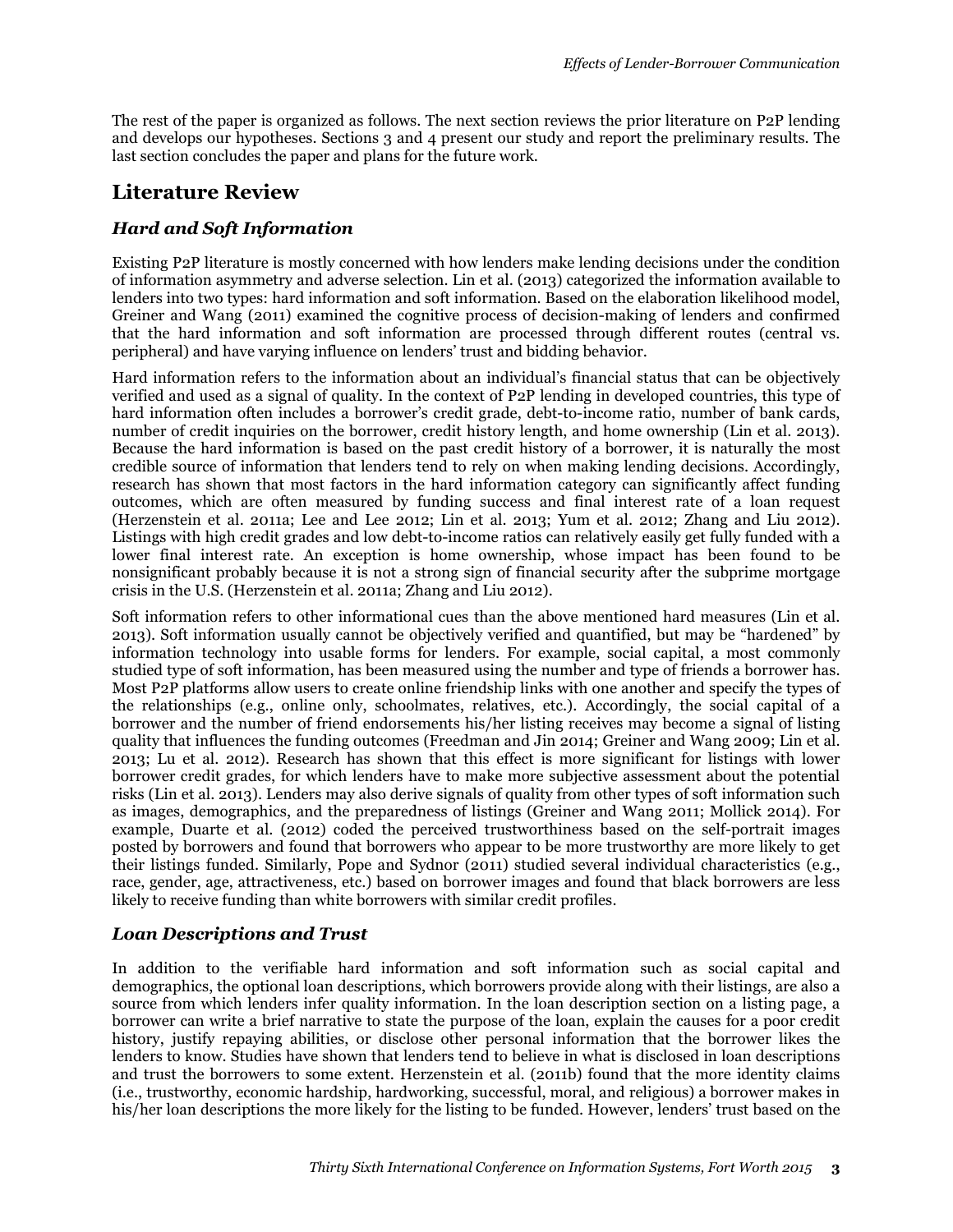identity claims may cause lenders negative consequences as the number of identity claims is positively associated with defaults in the loan performance analysis. Sonenshein et al. (2011) examined loan descriptions through the theoretical lens of social accounts and found that lenders react to different social accounts differently. Descriptions combining explanation with acknowledgement or explanation with denial raise the perceived trustworthiness of the borrower and further increase the likelihood of positive funding outcomes. Larrimore et al. (2011) reported that the linguistic features in loan descriptions (e.g., extended narratives, concrete descriptions, and quantitative words) are indicators of trustworthiness and are positively associated with funding success. Similarly, Michels (2012) found that listings with more disclosures can attract more bids and lower the final interest rate, but often perform poorly in the repayment process with a higher likelihood of default.

Prior P2P studies have examined nearly all sorts of information that is available on listing pages. However, the way the information is presented is generally static, passive, and indirect. Little research has been done to find out if the direct communication between lenders and borrowers has any impact on lending decisions and funding outcomes. Only one study has briefly touched upon this question based on data from a Korean P2P lending platform, which reported that the number of messages posted by borrowers on a QA bulletin board is positively associated with funding outcomes during the period of late repayment of borrowers (Yum et al. 2012).

It is important to note that direct communication provides an extra venue through which the information asymmetry problem may be mitigated. It makes it possible for lenders to actively seek information from borrowers and for borrowers to strategically build lender trust. In this research we study the comment feature available on a P2P lending platform and the impact of the direct communication. We posit that as lenders and the borrower of a listing engage in more direct communication, lenders will perceive the borrower as more trustworthy; and consequently, the funding outcomes will be more likely to be positive.

**H1**: The amount of direct lender-borrower communication regarding a listing is positively associated with the listing's funding outcomes.

The prior P2P literature indicates that lenders tend to rely more on soft information based quality signals if a listing is risky (i.e., with poor credit grades) (Lin et al. 2013). However, consumer behavior theories predict that when a purchase situation becomes more risky, the seller becomes a less trustworthy information source (Locander and Hermann 1979). Our second hypothesis thus is intended to ascertain the strength of the impact with respect to a listing's risk level.

**H2**: The impact of direct communication is stronger for listings with lower credit grades.

Lastly, we test if the direct communication is related to a listing's loan performance.

**H3**: The amount of direct communication is positively associated with the loan performance.

# **Methods and Data**

## *Study Context*

 $\overline{a}$ 

The platform we study in this research, XLending, is one of the largest P2P lending marketplaces in China. Launched in 2007, XLending has attracted over 5 million users with more than 100 million RMB in funded loans by the end of 2014. The true identities of users (i.e., borrowers and lenders) are never publicly released on XLending. However, to engage in a transaction, a user's identity must be verified by XLending using the user's identification number. Because China does not have a nationwide credit system, it is not possible for the platform to quantify the credibility of a borrower based on the borrower's credit history. To address this problem, XLending calculates each borrower's credit score based on the borrower's background information (e.g., education level and degrees, professional certificates, etc.), and assigns each borrower a letter credit grade from A (High Quality) to HR (High Risk) (Lu et al. 2012).

Like on most P2P platforms, a loan transaction starts with a borrower creating a loan request (called listing) for auction on XLending. The borrower must specify the amount he/she hopes to borrow and the

<sup>&</sup>lt;sup>1</sup> We use the fictitious company name for data confidentiality.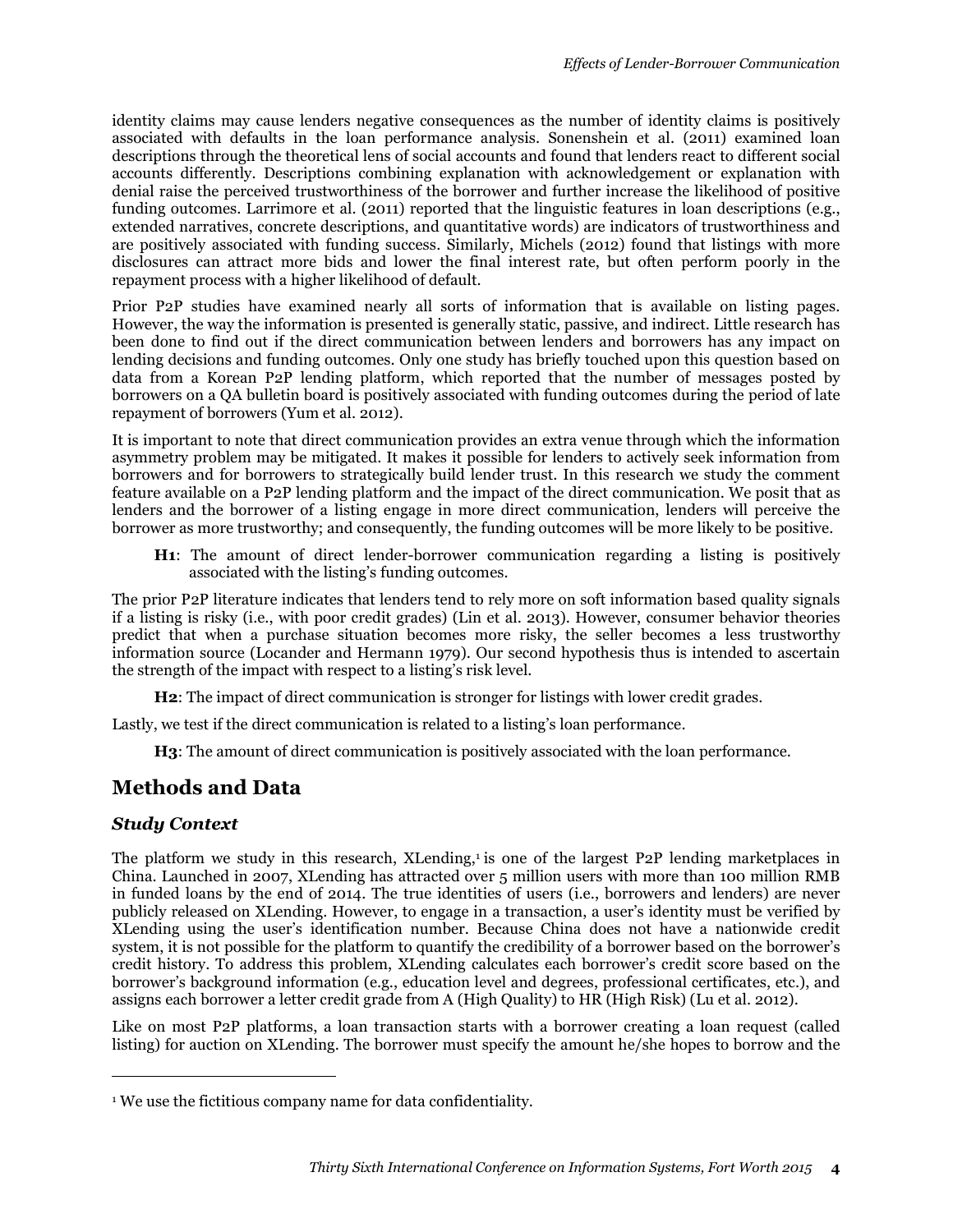maximum interest rate he/she is willing to pay. A borrower has the option to disclose additional information (e.g., location, gender, age, marital status, and a self-portrait image), and a brief text description about the loan (e.g., the purpose, the proof of repaying abilities, etc.).

A lender can bid on the listing by contributing a certain amount to the listing (with a minimum of 50 RMB) and posting the minimum interest rate he/she is willing to accept. The bidding process typically lasts for several days. If a listing is fully funded before it is closed, lenders can compete and bid down the final interest rate. A listing that receives sufficient funding will be materialized into a loan. Each loan has a maturity of 3-36 months and each monthly payment made by the borrower is distributed among the winning lenders based on their contribution proportions.

To help lenders seek more information when making decisions, XLending provides two types of online features to facilitate direct lender-borrower communication. One feature is the comment section on each listing page, where lenders can ask questions, make comments, or request the borrower to provide more information about the listing and the borrower his/herself. The borrower can decide which comments to respond to and how to respond. Another feature is the public forums where all users can share experiences and lessons learned, seek or provide investment advice, and discuss P2P related topics. There is a dedicated forum for borrowers to promote their listings. Listing advertisements posted in other forums often are immediately deleted by the system administrator. Our research at this stage will focus only on the comment feature.

#### *Data*

XLending provided a proprietary sample that consists of all 39,694 listings made by 23,049 borrowers on XLending from June 2007 to October 2011. Among these listings, 9,771 (24%) were fully funded and the remaining 29,923 (76%) listings failed to receive sufficient funding. Table 1 reports the descriptive statistics of the sample (means and standard deviations in parentheses). All the means are significantly different between funded and unfunded listings (*p* < 0.0001).

We have two **dependent variables** for representing funding outcomes: *Funding Success* and *Final Interest Rate*. The funding success is coded 1 if a listing is fully funded and 0 otherwise.

Our **independent variables** include a set of factors that have been found in the prior literature to have significant impact on funding outcomes. The variable reflecting hard credit information is *Credit Grade*, which is a categorical variable in our sample. In this sample, the majority of listings (71.5%) are in the "risky" categories (i.e., grade E or HR); and only about 28.5% of listings are in grade D or higher. The percentage of risky listings in the funded and unfunded sets is 63.5% and 77%, respectively. In Table 1 we convert the credit grades into numerical values (e.g.,  $A = 1$ ,  $HR = 6$ , etc.) and report the means. We use a single variable, *Number of Friends*, to capture a borrower's soft social capital information.

|                          | All             | <b>Funded</b> | <b>Not Funded</b> |
|--------------------------|-----------------|---------------|-------------------|
| <b>Amount Requested</b>  | 13,400 (22,100) | 6,867(9,053)  | 15,533 (24,557)   |
| <b>Borrower Rate</b>     | 17.4(5.97)      | 17.79(4.5)    | 17.3(6.37)        |
| Credit Grade (numerical) | 3.97(0.96)      | 3.08(0.73)    | 4.26(0.84)        |
| $#$ Friends              | 19.29 (51.95)   | 58.35(83.53)  | 6.54(25.31)       |
| # Comments               | 1.08(2.45)      | 2(3.98)       | 0.78(1.56)        |
| # Responses              | 0.49(1.66)      | 1.26(2.79)    | 0.24(0.93)        |
| Average Response Length  | 7.61(25.13)     | 15.44 (34.05) | 5.05(20.8)        |

#### **Table 1. Sample Statistics**

The three independent variables that we use to measure the amount of direct lender-borrower communication are *Number of Comments*, *Number of Responses*, and *Average Response Length*. The number of comments posted on a listing by lenders ranges from 0 to 117, with a mean of 1.08. The mean number of responses made by borrowers is 0.49, 1.26, and 0.24 for all listings, funded, and unfunded, respectively. We also count the number of characters in each borrower response; and for each listing we calculate the average length of responses (7.61). It can be seen that borrowers with funded listings posted significantly longer responses (15.44) than those with unfunded listings (5.05).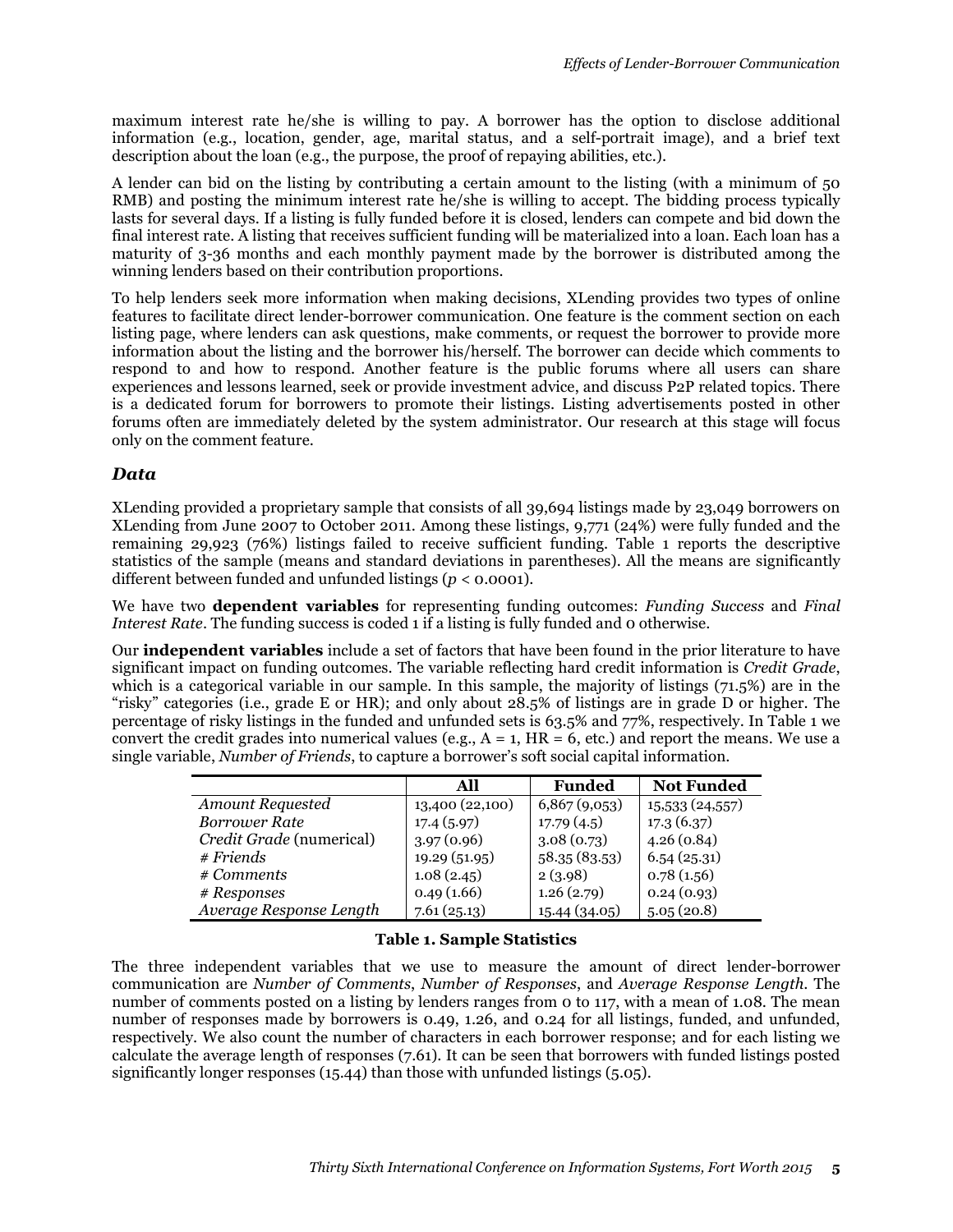We also include in our analysis a number of **control variables** reflecting other characteristics of listings and borrowers. Variables for listing characteristics are *Length of Loan Maturity* (mean = 7.75 months), *Listing Duration* (mean = 7.64 days), *Length of Listing Title* (mean = 16.15 characters), and *Loan Category*. <sup>2</sup> Variables for borrower demographical characteristics are *Age* (mean = 29.2), *Gender* (Male: 54%, Female: 10%, N/A: 36%), *Education Level*, and *Marital Status* (Married: 29.3%). In addition, we use a monthly dummy to capture the effect of any platform-wide shocks, such as the increase in the media exposure of XLending (Kim and Viswanathan 2014). All categorical variables are represented using dummies in our analysis except for the testing for H2.

For the loan performance analysis, we acquired the payment data for 6,415 funded listings in this sample. Based on the payment information we identified 2,184 (34%) defaulted loans and calculated the number of months before default.<sup>3</sup>

# **Results**

-

## *Hypothesis Testing*

We use logistic regression to test if the focal independent variables, namely the *Number of Comments*, *Number of Responses*, and the *Average Response Length,* have any impact on the funding success (H1). Column (1) in Table 2 reports the odds ratios (exponentiated coefficients) of these three variables and the hard and soft scores (i.e., *Credit Grade* and *Number of Friends*). The result indicates that the amount of direct communication does relate to the funding success. However, the three variables exhibit different effects in terms of direction and magnitude. For a listing, the number of comments made by lenders is negatively associated with the listing's funding success. In other words, the odds of getting funded drop by 3% for an additional lender comment. On the other hand, if the borrower chooses to respond to the comments then each additional response will increase the odds by 36.4%. The length of the responses also matters but only marginally (a 0.3% increase in the odds).

|                         | $\left( 1\right)$ | (2)                   | $\left( 3\right)$ | (4)         |
|-------------------------|-------------------|-----------------------|-------------------|-------------|
|                         | <b>Funding</b>    | <b>Final Interest</b> | <b>Percent</b>    | # Bids      |
|                         | <b>Success</b>    | Rate                  | <b>Funded</b>     |             |
| # Comments              | $0.97*$           | $-0.04**$             | $-1.281**$        | $0.324**$   |
| # Responses             | $1.364**$         | $-0.004$              | $2.926**$         | $1.208**$   |
| Average Response Length | $1.003**$         | .000                  | $0.028**$         | $0.018**$   |
| Credit Grade            | $0.039**$         | $-.151***$            | $-50.363**$       | $-11.862**$ |
| Е                       | $0.005***$        | $.144***$             | $-60.947**$       | $-14.512**$ |
| HR                      |                   |                       |                   |             |
| $#$ Friends             | $1.012**$         | $-0.001$ **           | $0.073**$         | $.027***$   |
| Adjusted/Pseudo- $R^2$  | 0.767             | 0.883                 | 0.605             | 0.45        |

 $* p < 0.05$ ;  $** p < 0.0001$ 

#### **Table 2. Results for Testing H1**

Consistent with findings from prior studies, hard credit grades can affect the funding success. However, we found in our analysis that only the risky grades (E or HR) have significant impact. Specifically, a listing with a grade E will cause a roughly 96% decrease in the odds of being funded; and the decrease in odds is 99.5% for listings with a grade HR. Lenders tend not to differentiate between listings with higher grades. We leave out coefficients of other grades (A though D) because none of them is significant. Soft social capital information also affects lending decisions with a 1.2% increase in the odds of funding success for each additional friend. Also similar to other prior findings, the borrower rate is positively associated with the funding success. However, the amount requested turns out to have no impact on the funding success.

<sup>2</sup> Loan category represents the purpose of a loan, including business, automobile, home improvement, personal, short-term capital, student loan, and other.

<sup>3</sup> Default is defined as being late for payment for at least three months by the end of the time period of the sample (October 2011).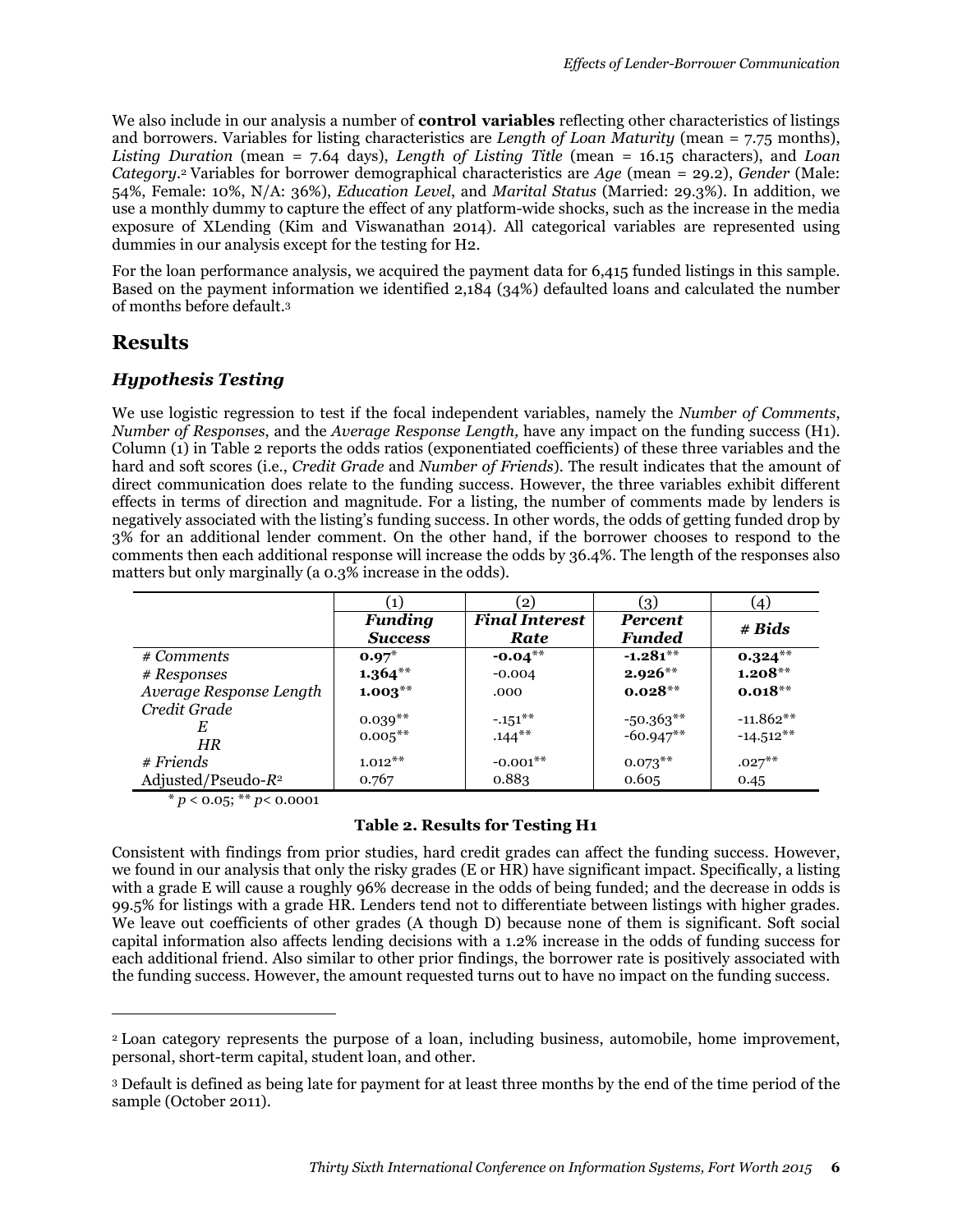Other control variables exhibit different effects. Listing characteristics (e.g., the length of loan maturity, listing duration, and title length) all have positive effects, while the loan category's impact is not significant. Borrower characteristics (i.e., gender, age, education, and marital status) also have varying effects on the funding success. Because of the paper page limit we do not report results regarding the control variables in Table 2.

Column (2) in Table 2 lists the coefficients of independent variables in the linear regression with the final interest rate as the dependent variable. It shows that each additional comment by lender can help reduce the final interest rate by 0.04. However, the number of borrower responses and the average response length do not play a role in reducing the final interest rate. Other independent variables and control variables have similar effects as they do on the funding success.

In summary, H1 is partially supported in that the amount of direct lender-borrower communication does have impact on the funding outcomes. The borrower response can significantly increase a listing's likelihood of being funded. While the number of lender comments lowers the odds of funding success it helps reduce the final interest rate. This is probably because the lender comments increase the visibility of a listing and attract more lenders to bid down the interest rate.

To test H2 regarding listings with different risk levels, we use the numerical values to represent *Credit Grade* (A = 1, HR = 6). Three interaction variables, *Number of Comments* X *Grade*, *Number of Responses* X *Grade*, and *Average Response Length* X *Grade*, are created. Only listings with at least one lender comment are included in this analysis ( $n = 16,055$ ). Columns (1) and (2) in Table 3 report the results of the logistic regression on funding success and the linear regression on the final interest rate, respectively. Two out of the three interaction terms are significant in column (1), indicating that the amount of response a borrower makes has different impact on funding success with different credit grades. The positive associations imply that the more risky the listing is the stronger the impact is. This finding complies with the prior P2P literature (Lin et al. 2013) but deviates from the predictions based on the consumer behavior literature (Locander and Hermann 1979). For the final interest rate, only the number of lender comments has different impact with respect of credit grades. Therefore, H2 is partially support as well.

|                          |                        | $\left[ 2 \right]$         |
|--------------------------|------------------------|----------------------------|
|                          | <b>Funding Success</b> | <b>Final Interest Rate</b> |
| # Comments               | $0.855*$               | 0.057                      |
| # Responses              | $0.59***$              | 0.058                      |
| Average Response Length  | 0.993                  | $0.005*$                   |
| Credit Grade (numerical) | $0.064***$             | 0.054                      |
| $#$ Friends              | $1.009***$             | 0.00                       |
| # Comments X Grade       | 1.036                  | $-0.023**$                 |
| # Responses X Grade      | $1.199***$             | $-0.016$                   |
| Avg. Resp. Len. X Grade  | $1.002*$               | $-.001$                    |
| Adjusted/Pseudo- $R^2$   | 0.686                  | 0.855                      |

 $\frac{*}{p}$  < 0.05; \*\* *p* < 0.005; \*\* *p* < 0.0001

#### **Table 3. Results for Testing H2**

We model the *Time to Default* using the Cox proportional hazards model when testing H3. The regression based on the right-censored sample shows that none of the three focal independent variables has significant impact on the loan performance. In other words, the amount of lender-borrower communication and the amount of information disclosed in the borrower responses cannot predict if a loan will default. Thus, H<sub>3</sub> is not supported. Unsurprisingly, the most significant predictor of loan performance is the credit grade; and the number of friends has no impact on the default (hazards) ratio.

#### *Robustness Checks*

The independent variables were checked for multicollinearity and all VIF values are less than 10. We also tested H1 using alternative specifications of the dependent variables regarding funding outcomes. Columns (3) and (4) in Table 2 report the results of linear regressions using the *Percent Funded* and the *Number of Bids* received by each listing as proxies for funding outcomes (Michels 2012; Sonenshein et al.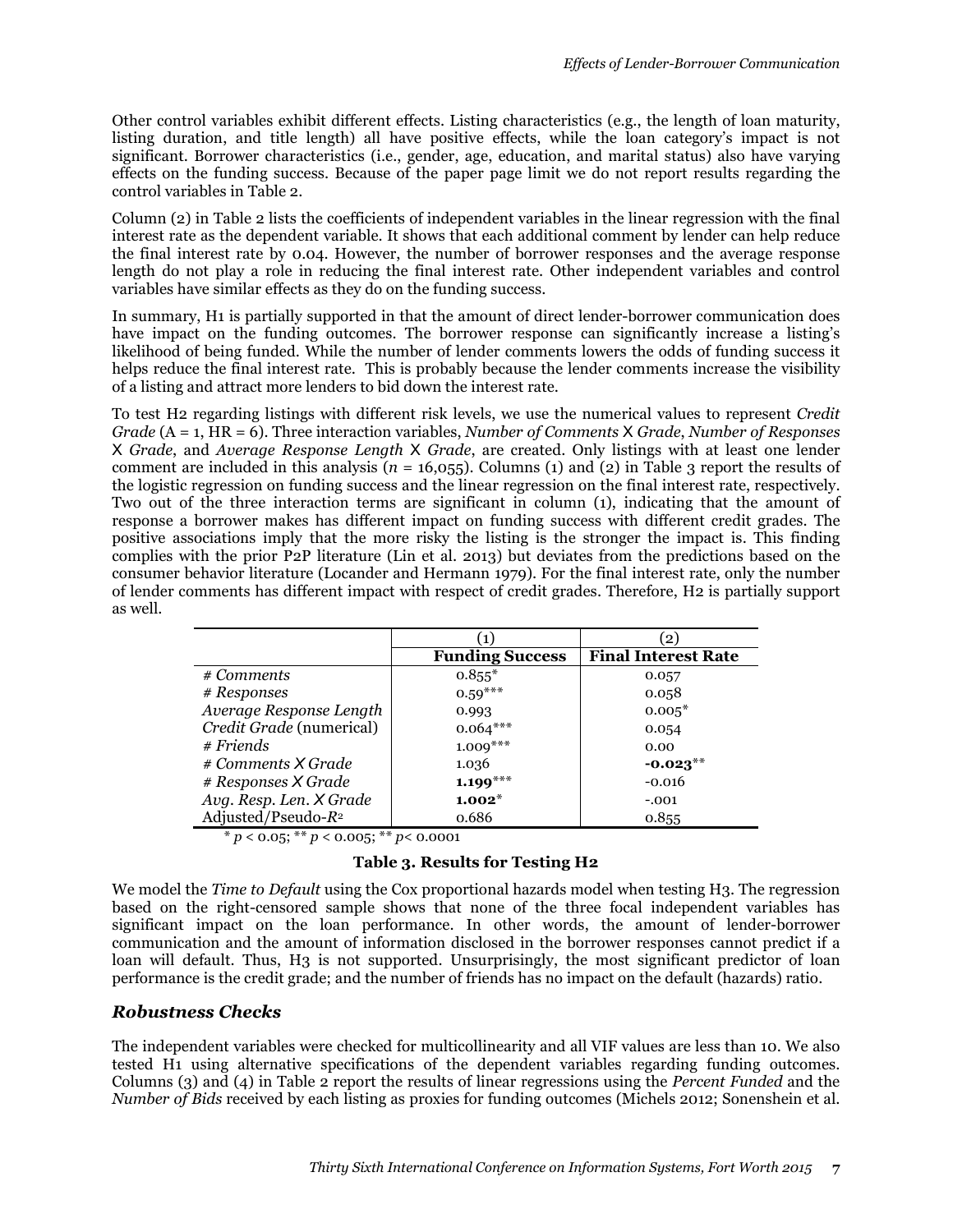2011). The conclusions remain largely the same. That is, the number of lender comments negatively affects the funding success although it helps attract more bids. The number of borrower responses and the length of responses both increase a listing's chance to be funded and the number of bids.

# **Concluding Remarks and Future Work**

Information asymmetry is an inevitable challenge that P2P lenders must face when making decisions. To reduce uncertainty, lenders often strive to seek more information. In the online context of P2P marketplaces, however, the only alternative source of information, in addition to the platform, seems to be the borrowers. This research-in-progress paper studies an online feature that allows lenders to seek information directly from the borrower of a loan. Our research question aims at unfolding the impact of the direct lender-borrower communication on the funding outcomes of a loan request and the loan performance. Our analysis results show that although H1 and H2 are only partially supported, the message is quite clear – the amount of direct communication does matter for funding success. Specifically, we found that the number of lender comments is negatively associated with funding success and the final interest rate. This implies that as a listing receives more questions and comments, it may raise more quality concerns among lenders, thereby decreasing the chance for the listing to get funded. However, the number of borrower responses and response length are positively associated with funding success, although they cannot help reduce the final interest rate. The role of borrower response is even stronger for listings with poor credit grades. Our H3 is not supported meaning that the lender-borrower communication that happens during the auction process does not have any impact on the loan repayment process that takes place in a much longer period of time.

## *Theoretical Implications*

Our research has the potential to contribute to the theory by expanding our understanding and knowledge about how lenders make decisions in the P2P lending context. Specifically, it reveals the role that the direct lender-borrower communication plays in mitigating the information asymmetry problem. Naturally lenders prefer to fund listings with higher credit grades. However, most listings in P2P marketplaces have low credit grades, because individuals with good credit history often can borrow from traditional commercial banks. In a P2P marketplace, as a small number of highly competitive listings are quickly funded and closed, many prospective lenders turn to listings with lower credit grades. Getting involved in such arm's length transactions, lenders become more vulnerable to the information asymmetry and adverse selection problem. In the online context, without knowing the true identity of a borrower, lenders have rather limited means to find more information and assess the borrower's willingness and ability to repay the loan. The availability of the comment feature enables the direct communication between lenders and borrowers. Our study provides evidence that lenders do take the information disclosed by the borrowers into consideration when making lending decisions. Further, the more information a borrower provides, the more likely that lenders will make favorable decisions. This implies that the direct communication is not simply a type of cheap talk but serves, to some extent, a signal for the quality of the loan request. Lenders may have associated the borrower's diligence in responding to comments and questions with the borrower's willingness and ability to repay the loan.

Our study also adds to the theory on online trust. First, our analysis reveals that in the P2P context, lenders have rather different patterns of trust in information sources than in regular economic exchanges (e.g., purchase of products). Traditional consumer behavior theories predict that as a purchasing situation becomes more uncertain and risky, buyers tend to trust the seller less. However, our finding suggests that lenders (i.e., the buyers of a loan) rely even more on the borrower (i.e., the seller of a loan) as a source of information when the borrower's credit grade is poor. This happens probably because of the lack of alternative information sources and feedback and reputation systems (e.g., the rating mechanism on eBay). Second, our study contributes to the research on online trust in an investment setting that is rather different from developed countries. The lack of a nationwide credit system in China implies that if a borrower provides misleading or untrue information during the bidding process or even defaults in the repayment process, the consequence to the borrower is minimal. The borrower's misbehavior will have little impact on his/her credit records and future chances of getting loans. In this situation, Chinese P2P lenders face much higher risks than their western counterparts do. Interestingly, our results show that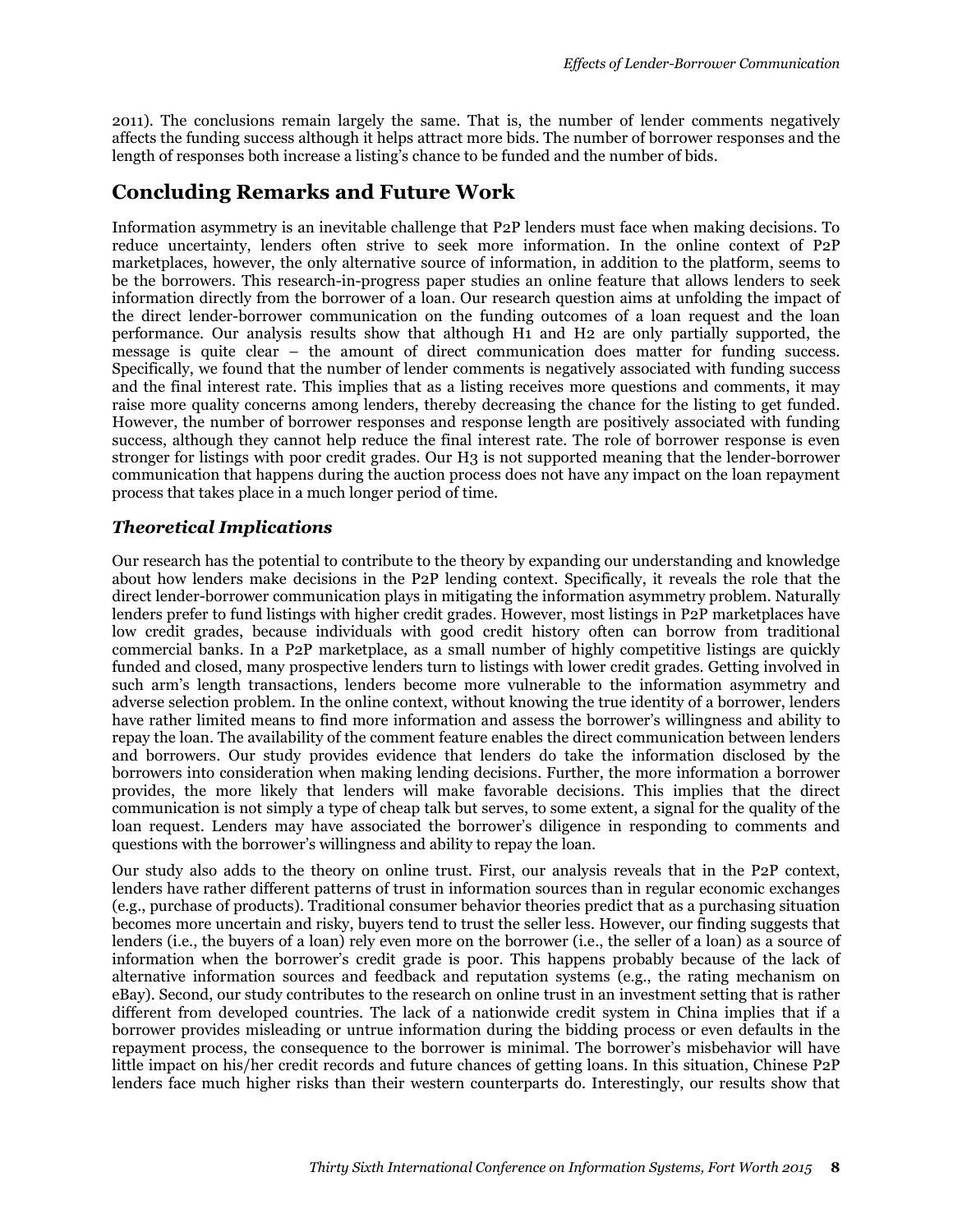even in such a disadvantageous circumstance, lenders still tend to trust the unverifiable information from borrowers.

#### *Practical Implications*

Our research also has practical implications for P2P platforms, lenders, and borrowers. For the P2P platform, our study shows that the comment feature on the platform website (XLending.com) can facilitate lenders' decision-making by helping them get more information about borrowers. Other P2P platforms than XLending may adopt this idea and implement similar features on their websites. Moreover, P2P platforms may consider designing and providing more communication channels for their users. For example, open forms and chat rooms can create more opportunities for lender-borrower communication while preserving anonymity.

From the lenders' perspective, we suggest that they take more advantage of communication features available on a P2P platform. By posting questions and participating in discussions they may get more useful information about a listing and its borrower, thereby reducing the uncertainty. However, lenders should be quite careful about what is disclosed by borrowers as the information is voluntary and unverifiable. The information presented in borrower responses may be subject to manipulation and deception (e.g., concealment and distortion). Lenders may make a better judgment on the borrower's trustworthiness by scrutinizing the contents of the responses or conducting reality checks.

The direct communication feature allows borrowers to present positive, favorable images of themselves. This is especially critical when lenders post concerns and questions about a listing. By diligently responding to the questions, providing additional information, making clarifications, and offering explanations, a borrower can manage to reduce the negative impact the lender comments on the funding outcomes. However, we strongly discourage borrowers to abuse the feature by posting deceptive information. Such misbehavior will ruin the trust of lenders and deteriorate the investment environment in P2P marketplaces.

#### *Future Directions*

Our research will be carried out in two directions at the next stage. First, we will examine the impact of message content on funding outcomes. In this research we have only analyzed the amount of lenderborrower communication without considering the information content of the communication. We will perform content analysis and find out how lenders react to different types of information (e.g., selfconstructed borrower identities or persuasion strategies) and if they have different levels of trust in different types of information. Second, we will study other online communication features (e.g., the open forum) and compare their effectiveness in influencing funding outcomes.

# **Acknowledgements**

We thank XLanding for providing the data used in this research.

# **References**

- Akerlof, G.A. 1970."The market for 'lemons': Quality uncertainty and the market mechanism," *The Quarterly Journal of Economics* (84:3), pp. 488-500.
- Chen, D., Lai, F., and Lin, Z. 2014."A trust model for online peer-to-peer lending: A lender's perspective," *Information Technology and Management* (15:4), pp. 239-254.
- Duarte, J., Siegel, S., and Young, L. 2012."Trust and credit: The role of appearance in peer-to-peer lending," *The Review of Financial Studies* (25:8), pp. 2455-2484.
- Freedman, S., and Jin, G.Z. 2014. "The information value of online social networks: Lessons from peer-to-peer lending," Working Paper No.19820, National Bureau of Economic Research.